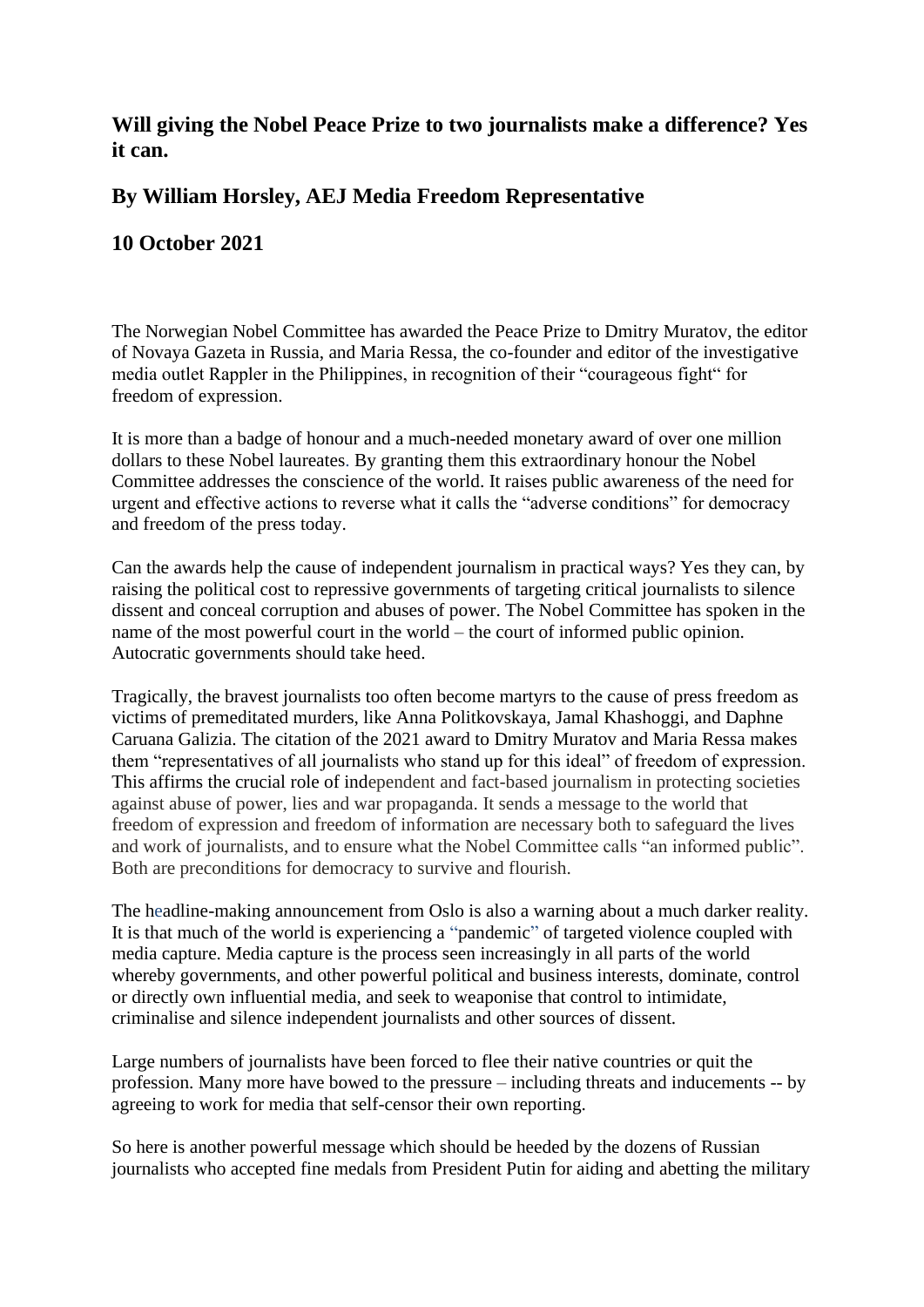annexation of Crimea; by the armies of trolls who take money from dictators to vilify and threaten journalists like Maria Ressa; and by time-serving public officials, prosecutors and judges whose complicity makes possible what UNESCO has identified as a pervasive worldwide climate of impunity that protects those who attack and kill journalists.

They should all hang their heads in shame. More than that, systematic abuses of state power and of the standards of international law must be vigorously countered and curtailed.

What next, then? To understand the dangers and obstacles facing Maria Ressa and Dmitry Muratov in their fight for genuine freedom of expression is already to see the outlines of the kind of actions that must be taken with renewed determination by civil society, media organisations, the international legal community, and above all state authorities themselves.

Maria Ressa, known to many as the foremost campaigner against the murderous nature of the Rodrigo Duterte regime's anti-drug campaign, has been the target of so many cyber libel and other spurious charges that she faced the prospect, if found guilty, of being condemned to jail terms totalling almost 100 years.

At the same time, the worldwide #HoldTheLine

campaign [https://www.icfj.org/news/holdtheline-campaign-launched-support-maria-ressa](https://www.icfj.org/news/holdtheline-campaign-launched-support-maria-ressa-and-independent-media-philippines)[and-independent-media-philippines](https://www.icfj.org/news/holdtheline-campaign-launched-support-maria-ressa-and-independent-media-philippines) in support of Maria Ressa has succeeded in bringing the gross injustices and vicious threats against her to widespread public attention This year two of the libel cases against her were dropped. All the trumped-up charges must be withdrawn, and senior figures who abused their positions to prosecute those cases should be investigated and held to account.

Dmitry Muratov responded to the announcement of his

award [https://www.reuters.com/world/europe/russian-editor-muratov-dedicates-nobel-prize](https://www.reuters.com/world/europe/russian-editor-muratov-dedicates-nobel-prize-staff-murdered-their-work-2021-10-08/)[staff-murdered-their-work-2021-10-08/](https://www.reuters.com/world/europe/russian-editor-muratov-dedicates-nobel-prize-staff-murdered-their-work-2021-10-08/) by saying it truly belonged to the six journalists and contributors to Novaya Gazeta, including Anna Politkovskaya, who have been murdered during his 28 years as the newspaper's editor.

Three years ago the European Court of Human Rights ruled that Russia had failed to abide by its obligations under the European Convention of Human Rights to carry out an effective investigation into Anna Polikovskaya's assassination in 2006. The Court noted that several hitmen and accomplices had been convicted and sent to jail, but it found that the judicial process was deeply flawed and state authorities had failed to identify the person or persons who had commissioned the murder.

Anna Politkovskaya's family had alleged the involvement of agents from Russia's FSB domestic secret service or the Chechen government. A hard-hitting report published last year <https://www.ibanet.org/Investigations-report-launch-2020> by the High Level Panel of Legal Experts on Media Freedom reached the damning conclusion that across the world, in cases where influential figures are suspected in connection with the killing of a journalist, "powerful interests" regularly seek to block the investigation and judicial process every step of the way.